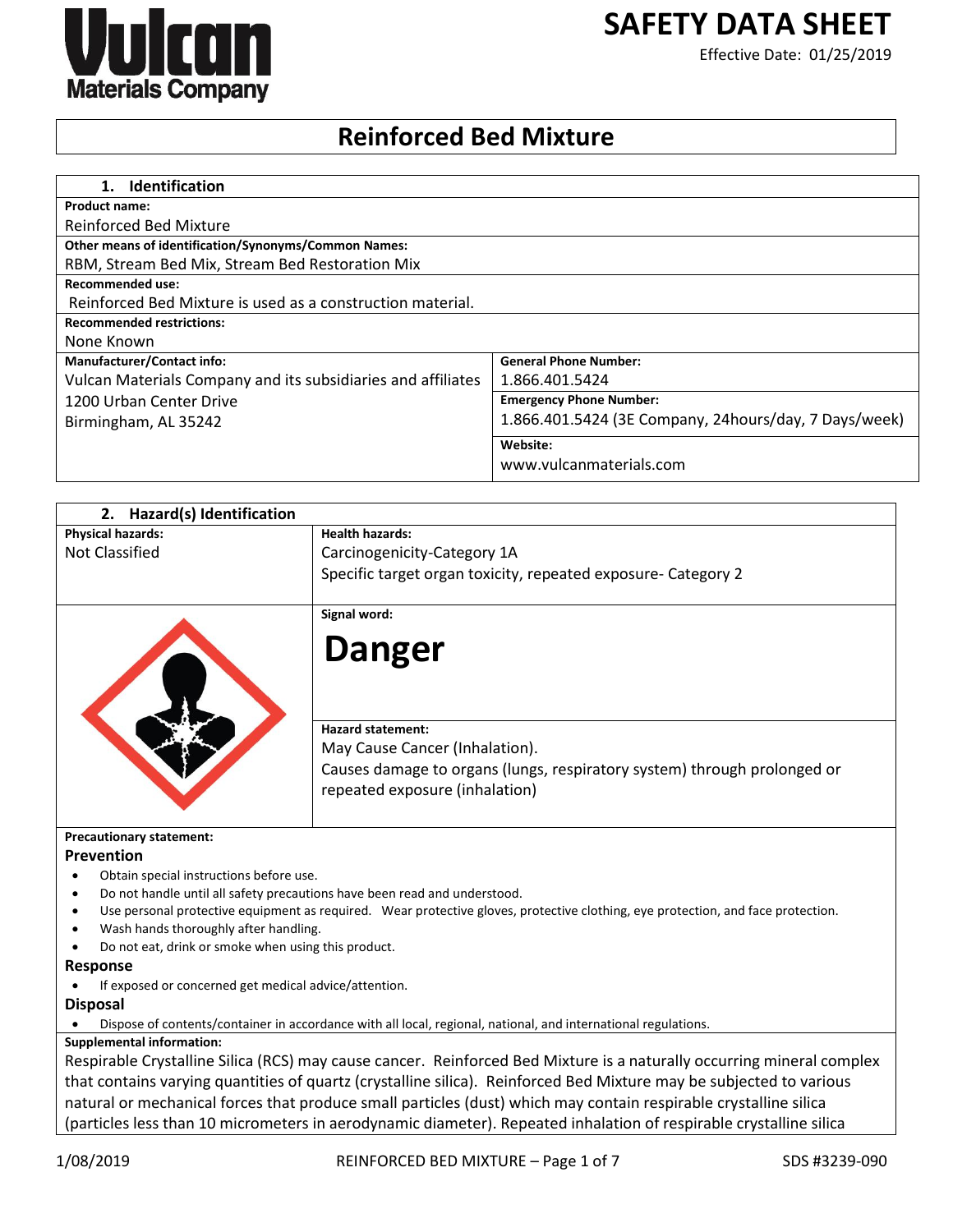(quartz) may cause lung cancer according to IARC, NTP; ACGIH states that it is a suspected cause of cancer. Other forms of RCS (e.g., tridymite and cristobalite) may also be present or formed under certain industrial processes.

| 3. Composition/information on ingredients |                   |           |  |
|-------------------------------------------|-------------------|-----------|--|
| <b>Chemical name</b>                      | <b>CAS number</b> | %         |  |
| Granite                                   | None              | $20 - 50$ |  |
| Traprock                                  | None              | $20 - 50$ |  |
| Natural Gravel/Cobble                     | None              | $30 - 70$ |  |
| <b>Natural Sand</b>                       | None              | $5 - 20$  |  |
| Topsoil                                   | None              | $0 - 15$  |  |
| Quartz (crystalline silica)               | 14808-60-7        | >1        |  |

#### **4. First-aid measures**

**Inhalation:** 

Remove to fresh air. Dust in throat and nasal passages should clear spontaneously. Contact a physician if irritation persists or if breathing is difficult.

**Eyes:** 

Immediately flush eye(s) with plenty of clean water for at least 15 minutes, while holding the eyelid(s) open. Occasionally lift the eyelid(s) to ensure thorough rinsing. Beyond flushing, do not attempt to remove material from eye(s). Contact a physician if irritation persists or later develops.

**Skin:** 

Wash affected areas thoroughly with mild soap and fresh water. Contact a physician if irritation persists.

**Ingestion:** 

If person is conscious do not induce vomiting. Give large quantity of water and get medical attention. Never attempt to make an unconscious person drink.

**Most important symptoms/effects, acute and delayed:**

Dust may irritate the eyes, skin, and respiratory tract. Breathing respirable crystalline silica-containing dust for prolonged periods in the workplace can cause lung damage and a lung disease called silicosis. Symptoms of silicosis may include (but are not limited to) shortness of breath, difficulty breathing with or without exertion; coughing; diminished work capacity; diminished chest expansion; reduction of lung volume; right heart enlargement and/or failure.

**Indication of immediate medical attention and special treatment needed:**

Not all individuals with silicosis will exhibit symptoms of the disease. However, silicosis can be progressive and symptoms can appear even years after exposures have ceased. Persons with silicosis have an increased risk of pulmonary tuberculosis infection.

**For emergencies contact 3E Company at 1.866.401.5424 (24 hours/day, 7 days/week).**

| 5. Fire-fighting measures                                                                          |
|----------------------------------------------------------------------------------------------------|
| Suitable extinguishing media:                                                                      |
| This product is not flammable. Use fire-extinguishing media appropriate for surrounding materials. |
| Unsuitable extinguishing media:                                                                    |
| None known.                                                                                        |
| Conseille bennade natchen fanno the shearetect.                                                    |

**Specific hazards arising from the chemical:**

Contact with powerful oxidizing agents may cause fire and/or explosions (see section 10 of SDS).

**Special protective equipment and precautions for firefighters:**

Use protective equipment appropriate for surrounding materials.

**Fire-fighting equipment/instructions:**

No unusual fire or explosion hazards noted. Not a combustible dust.

**Specific methods:**

The presence of this material in a fire does not hinder the use of any standard extinguishing medium. Use extinguishing medium for surrounding fire.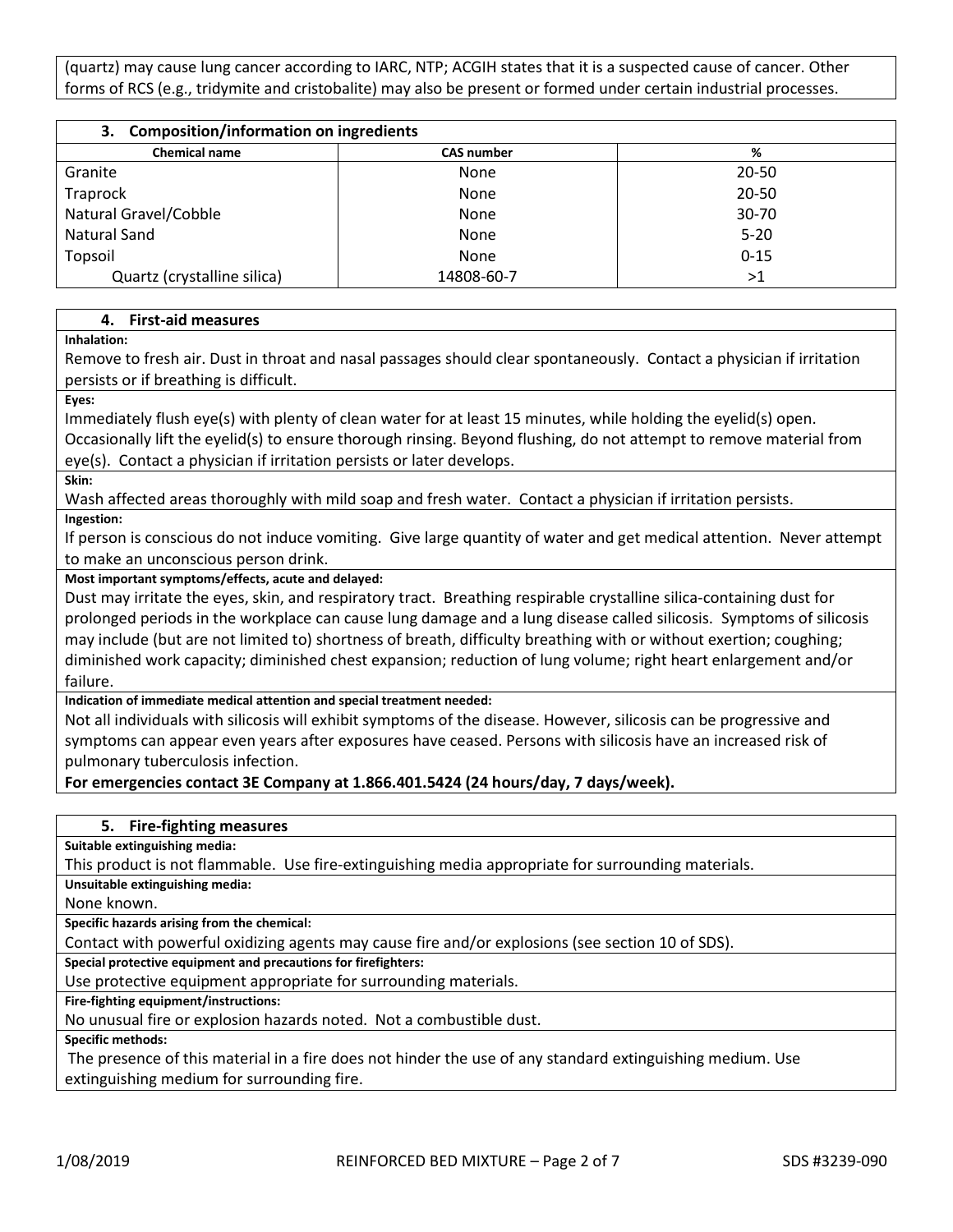#### **6. Accidental release measures**

**Personal precautions, protective equipment and emergency procedures:**

Persons involved in cleanup processes should first observe precautions (as appropriate) identified in Section 8 of this SDS. **For emergencies, contact 3E Company at 1-866-401-5424 (24 hours/day, 7 days/week)**.

#### **Environmental precautions:**

Prevent from entering into sewers or drainage systems where it can harden and clog flow.

#### **Methods and materials for containment and cleaning up:**

Spilled material, where dust is generated, may overexpose cleanup personnel to respirable crystalline silica-containing dust. Do not dry sweep or use compressed air for clean-up. Wetting of spilled material and/or use of respiratory protective equipment may be necessary.

#### **7. Handling and storage**

#### **Precautions for safe handling:**

Respirable crystalline silica-containing dust may be generated during processing, handling, and storage. Use personal protection and controls identified in Section 8 of this SDS as appropriate.

**Conditions for safe storage, including any incompatibilities:**

Do not store near food, beverages, or smoking materials.

#### **8. Exposure controls/personal protection**

#### **Legend:**

NE = Not Established; PEL = Permissible Exposure Limit; TLV = Threshold Limit Value; REL = Recommended Exposure Limit; OSHA = Occupational Safety and Health Administration; MSHA = Mine Safety and Health Administration; NIOSH = National Institute for Occupational Safety and Health; ACGIH = American Conference of Governmental Industrial Hygienists

|                                        | <b>OSHA/MSHA</b>                                                                                                                                        | <b>ACGIH</b>                              | <b>NIOSH</b>              |
|----------------------------------------|---------------------------------------------------------------------------------------------------------------------------------------------------------|-------------------------------------------|---------------------------|
| Component                              | <b>PEL</b>                                                                                                                                              | TLV                                       | <b>REL</b>                |
| Particulates not otherwise classified  | 15 mg/m <sup>3</sup> (total dust)                                                                                                                       | 10 mg/m <sup>3</sup> (inhalable fraction) | <b>NE</b>                 |
|                                        | 5 mg/m <sup>3</sup> (respirable fraction)                                                                                                               | $3 \text{ mg/m}^3$ (respirable fraction)  |                           |
| Respirable dust containing silica      | 10 mg/m <sup>3</sup> ÷ (% silica + 2)                                                                                                                   | Use Respirable Silica TLV                 | Use Respirable Silica REL |
| Total dust containing silica           | MSHA: 30 mg/m <sup>3</sup> ÷ (% silica + 3)                                                                                                             | <b>NE</b>                                 | <b>NE</b>                 |
| Respirable Crystalline Silica (quartz) | OSHA: $0.05 \,\mathrm{mg/m^3}$ (PEL)<br>OSHA: $0.025$ mg/m <sup>3</sup> (Action<br>Level)<br>MSHA: Use Respirable Dust<br>containing Silica PEL (above) | 0.025 mg/m <sup>3</sup>                   | 0.05 mg/m <sup>3</sup>    |
| Respirable Tridymite and Cristobalite  |                                                                                                                                                         | 0.025 mg/m <sup>3</sup>                   | 0.05 mg/m <sup>3</sup>    |
| (other forms of crystalline silica)    | OSHA: Use respirable crystalline                                                                                                                        |                                           |                           |
|                                        | silica PEL                                                                                                                                              |                                           |                           |
|                                        | MSHA: 1/2 of respirable dust                                                                                                                            |                                           |                           |
|                                        | containing silica PEL                                                                                                                                   |                                           |                           |

#### **Exposure Guidelines:**

Total dust containing silica, respirable silica-containing dust and respirable crystalline silica (quartz) levels should be monitored regularly to determine worker exposure levels. Exposure levels in excess of allowable exposure limits should be reduced by all feasible engineering controls, including (but not limited to) wet suppression, ventilation, process enclosure, and enclosed employee workstations.

#### **Engineering Controls:**

Activities that generate dust require the use of general ventilation, local exhaust and/or wet suppression methods to maintain exposures below allowable exposure limits.

#### **Eye Protection:**

Safety glasses with side shields should be worn as minimum protection. Dust goggles should be worn when excessively (visible) dusty conditions are present or are anticipated.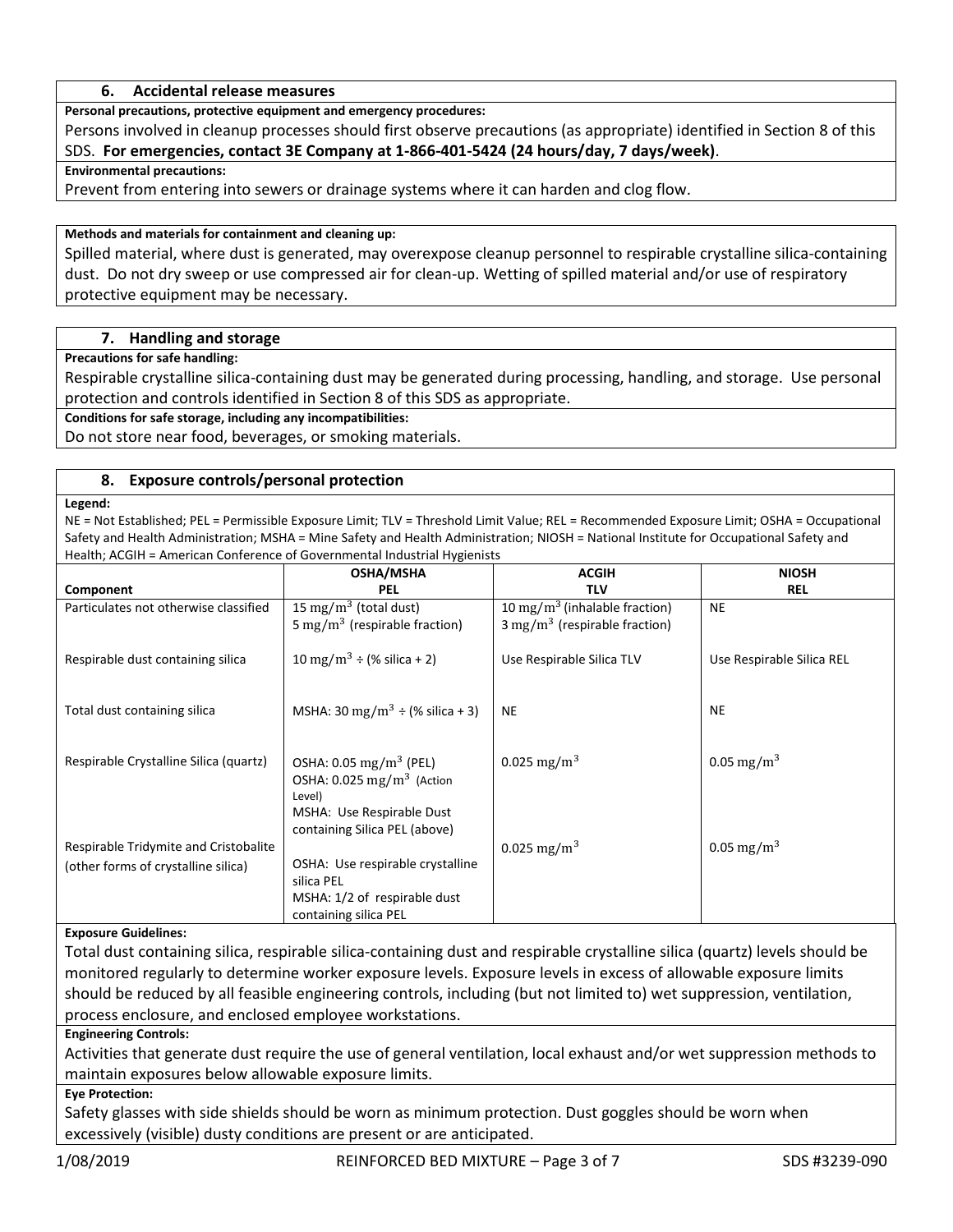#### **Skin Protection (Protective Gloves/Clothing):**

Use gloves to provide hand protection from abrasion. In dusty conditions, use long sleeve shirts. Wash work clothes after each use.

#### **Respiratory Protection:**

All respirators must be NIOSH-approved for the exposure levels present. (See NIOSH Respirator Selection Guide). The need for respiratory protection should be evaluated by a qualified safety and health professional. Activities that generate dust require the use of an appropriate dust respirator where dust levels exceed or are likely to exceed allowable exposure limits. For respirable silica-containing dust levels that exceed or are likely to exceed an 8-hour time-weighted average (TWA) of 0.25  $\rm mg/m^3$ , a high efficiency particulate filter respirator must be worn at a minimum; however, if respirable silica-containing dust levels exceed or are likely to exceed an 8-hour TWA of 1.25  $mg/m^3$  an air-purifying, full-face respirator or equivalent is required. Respirator use must comply with applicable MSHA (42 CFR 84) or OSHA (29 CFR 1910.134) standards, which include provisions for a user training program, respirator inspection, repair and cleaning, respirator fit testing, medical surveillance and other requirements.

# **9. Physical and chemical properties**

**Appearance:**

Mixture of soil, sand, rock and boulders, small natural gravel and large cobble. Gray and/or tan.

| Odor:                                   | PH:                                      | <b>Decomposition temperature:</b>     |  |
|-----------------------------------------|------------------------------------------|---------------------------------------|--|
| No odor.                                | Not applicable                           | Not applicable                        |  |
| Melting point/freezing point:           | Initial boiling point and boiling range: | Flash point:                          |  |
| Not applicable                          | Not applicable                           | Non-combustible                       |  |
| <b>Evaporation rate:</b>                | Flammability:                            | Upper/lower flammability or explosive |  |
| Not applicable                          | Not applicable                           | limits:                               |  |
|                                         |                                          | Not applicable                        |  |
| Vapor pressure:                         | <b>Relative density:</b>                 | Solubility:                           |  |
| Not applicable                          | Not applicable                           | 0                                     |  |
| Partition coefficient: n-octanol/water. | <b>Autoignition temperature:</b>         | Specific Gravity ( $H2O = 1$ ):       |  |
| Not applicable                          | Not applicable                           | $2.5 - 3.0$                           |  |

#### **10. Stability and reactivity**

**Reactivity:**

Not reactive under normal use.

**Chemical stability:**

Stable under normal temperatures and pressures.

**Possibility of hazardous reactions:** 

None under normal use.

**Conditions to avoid (e.g., static discharge, shock or vibration):**

Contact with incompatible materials should be avoided (see below). See Sections 5 and 7 for additional information. **Incompatible materials:**

Silica ignites on contact with fluorine and is incompatible with acids, aluminum, ammonium salts and magnesium. Silica reacts violently with powerful oxidizing agents such as fluorine, boron trifluoride, chlorine trifluoride, manganese trifluoride, and oxygen difluoride yielding possible fire and/or explosions. Silica dissolves readily in hydrofluoric acid producing a corrosive gas – silicon tetrafluoride.

**Hazardous decomposition products:**

Respirable crystalline silica-containing dust may be generated. When heated, quartz is slowly transformed into tridymite (above 860°C/1580°F) and cristobalite (above 1470°C/2678°F). Both tridymite and cristobalite are other forms of crystalline silica.

# **11. Toxicological information**

**Primary Routes of Exposure:**

Inhalation and contact with the eyes and skin.

**Symptoms related to the physical, chemical, toxicological characteristics**

#### **Inhalation:**

Dusts may irritate the nose, throat and respiratory tract by mechanical abrasion. Coughing sneezing and shortness of breath may occur.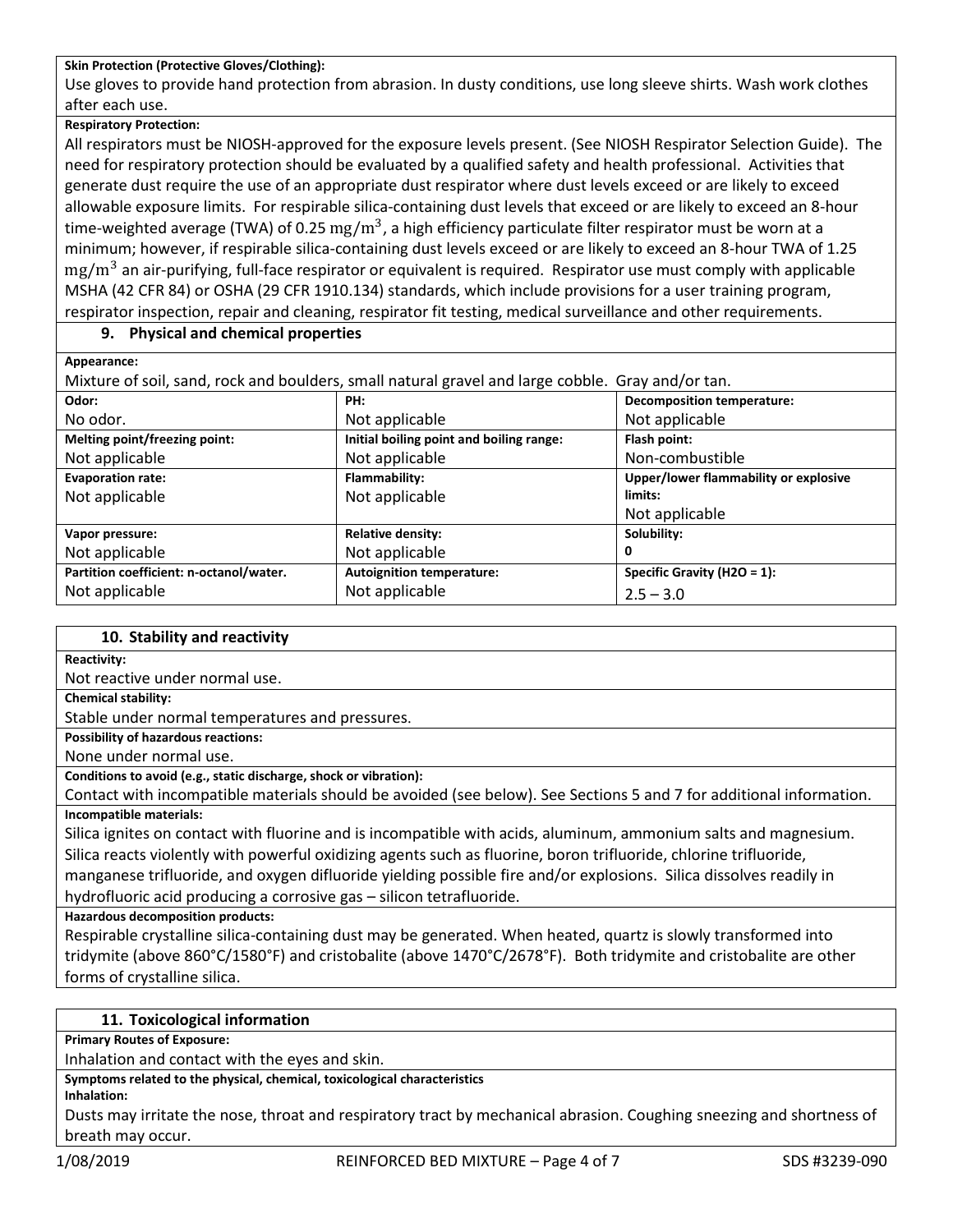Symptoms of silicosis may include (but are not limited to) shortness of breath, difficulty breathing with or without exertion; coughing; diminished work capacity; diminished chest expansion; reduction of lung volume; right heart enlargement and/or failure. Persons with silicosis have an increased risk of pulmonary tuberculosis infection.

# **Eye Contact:**

Dust particles can scratch the eye causing tearing, redness, a stinging or burning feeling, or swelling of the eyes with blurred vision.

#### **Skin Contact:**

Dust particles can scratch and irritate the skin with redness, an itching or burning feeling, swelling of the skin, and/or rash.

# **Ingestion:**

Expected to be practically non-toxic. Ingestion of large amounts may cause gastrointestinal irritation including nausea, vomiting, diarrhea, and blockage.

# **Medical Conditions Aggravated by Exposure:**

Irritated or broken skin increases chance of contact dermatitis. Pre-existing medical conditions that may be aggravated by exposure include disorders of the eye, skin and lung (including asthma and other breathing disorders). Smoking tobacco will impair the ability of the lungs to clear themselves of dust.

#### **Delayed and immediate effects and also chronic effects from short- and long-term exposure:**

Prolonged overexposure to respirable dusts in excess of allowable exposure limits can cause inflammation of the lungs leading to possible fibrotic changes, a medical condition known as pneumoconiosis.

Prolonged and repeated overexposure to high levels of respirable crystalline silica-containing dust may cause a chronic form of silicosis, an incurable lung disease that may result in permanent lung damage or death. Chronic silicosis generally occurs after 10 years or more of overexposure; a more accelerated type of silicosis may occur between 5 and 10 years of higher levels of prolonged and repeated overexposure. In early stages of silicosis, not all individuals will exhibit symptoms (signs) of the disease. However, silicosis can be progressive, and symptoms can appear at any time, even years after exposure has ceased.

Repeated overexposures to very high levels of respirable crystalline silica for periods as short as six months may cause acute silicosis. Acute silicosis is a rapidly progressive, incurable lung disease that is typically fatal. Symptoms include (but are not limited to): shortness of breath, cough, fever, weight loss, and chest pain.

Respirable dust containing newly broken crystalline silica particles has been shown to be more hazardous to animals in laboratory tests than respirable dust containing older crystalline silica particles of similar size. Respirable crystalline silica particles which had aged for sixty days or more showed less lung injury in animals than equal exposures to respirable dust containing newly broken particles of respirable crystalline silica.

There are reports in the literature suggesting that excessive respirable crystalline silica exposure may be associated with autoimmune disorders and other adverse health effects involving the kidney. In particular, the incidence of scleroderma (thickening of the skin caused by swelling and thickening of fibrous tissue) appears to be higher in silicotic individuals. To date, the evidence does not conclusively determine a causal relationship between silica exposure and these adverse health effects.

# **Carcinogenicity:**

Epidemiology studies on the association between respirable crystalline silica exposure and lung cancer have had both positive and negative results. There is some speculation that the source, type, and level of exposure of respirable crystalline silica may play a role. Studies of persons with silicosis indicate an increased risk of developing lung cancer, a risk that increases with the level and duration of exposure. It is not clear whether lung cancer develops in nonsilicotic patients. Several studies of silicotics do not account for lung cancer confounders, especially smoking, which have been shown to increase the risk of developing lung disorders, including emphysema and lung cancer. In October 1996, an IARC Working Group designated respirable crystalline silica as carcinogenic (Group 1). In 2012, an IARC Working Group re-affirmed that inhalation of crystalline silica was a known human carcinogen. The NTP's Report on Carcinogens, 9th edition, lists respirable crystalline silica as a "known human carcinogen." In the year 2000, the American Conference of Governmental Industrial Hygienists (ACGIH) listed respirable crystalline silica (quartz) as a suspected human carcinogen (A-2). These classifications are based on sufficient evidence of carcinogenicity in certain experimental animals and on selected epidemiological studies of workers exposed to respirable crystalline silica.

# **Additional information on toxicological-effects:**

**Acute toxicity:** Not classified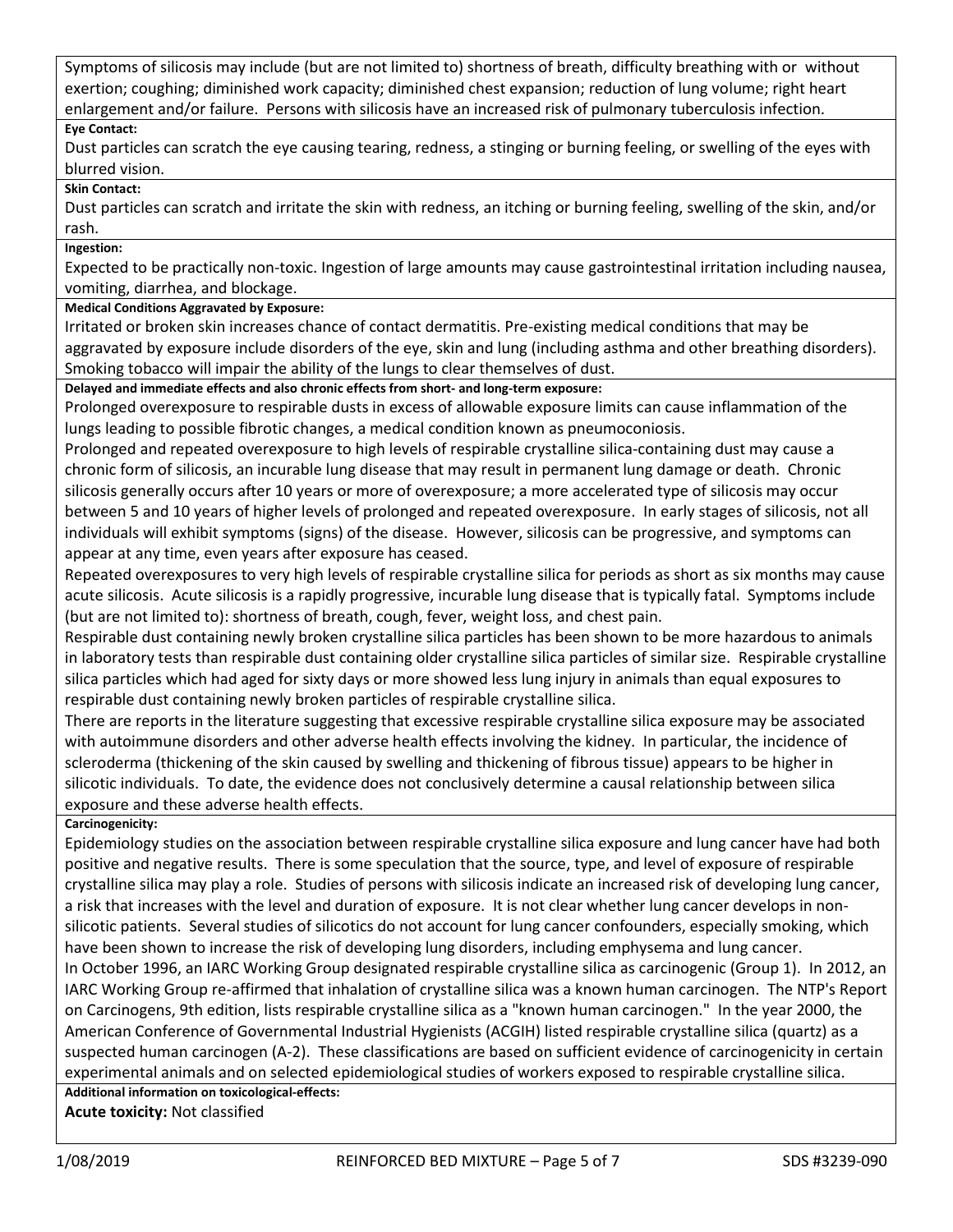**Skin corrosion/irritation:** Not classified

**Serious eye damage/eye irritation:** Not classified

**Respiratory sensitization:** Not classified.

**Skin sensitization:** Not classified.

**Germ cell Mutagenicity:** Not classified

**Carcinogenicity:** May cause cancer (Inhalation).

**Reproductive toxicity:** Not classified

**Specific target organ toxicity - single exposure:** Not classified

**Specific target organ- toxicity – repeated exposure:** Causes damage to organs (lungs, respiratory system) through prolonged or repeated exposure (inhalation)

**Aspiration toxicity:** Not classified (not applicable- solid material)

| 12. Ecological information                              |
|---------------------------------------------------------|
| Ecotoxicity (aquatic and terrestrial, where available): |
| Not determined                                          |
| Persistence and degradability:                          |
| Not determined                                          |
| Bioaccumulative potential.                              |
| Not determined                                          |
| Mobility in soil.                                       |
| Not determined                                          |
| Other adverse effects.                                  |
| Not determined                                          |

#### **13. Disposal considerations**

**Safe handling and disposal of waste:**

Place contaminated materials in appropriate containers and dispose of in a manner consistent with applicable federal, state, and local regulations. Prevent from entering drainage, sewer systems, and unintended bodies of water. It is the responsibility of the user to determine, at the time of disposal, whether product meets criteria for hazardous waste. Product uses, transformations, mixture and processes, may render the resulting material hazardous.

| 14. Transport information       |
|---------------------------------|
| <b>UN Number:</b>               |
| Not regulated.                  |
| <b>UN Proper shipping name:</b> |
| Not regulated.                  |
| <b>Transport Hazard class:</b>  |
| Not applicable.                 |
| Packing group, if applicable:   |
| Not applicable.                 |
| Marine pollutant (Yes/No):      |
| Not applicable.                 |

#### **15. Regulatory information**